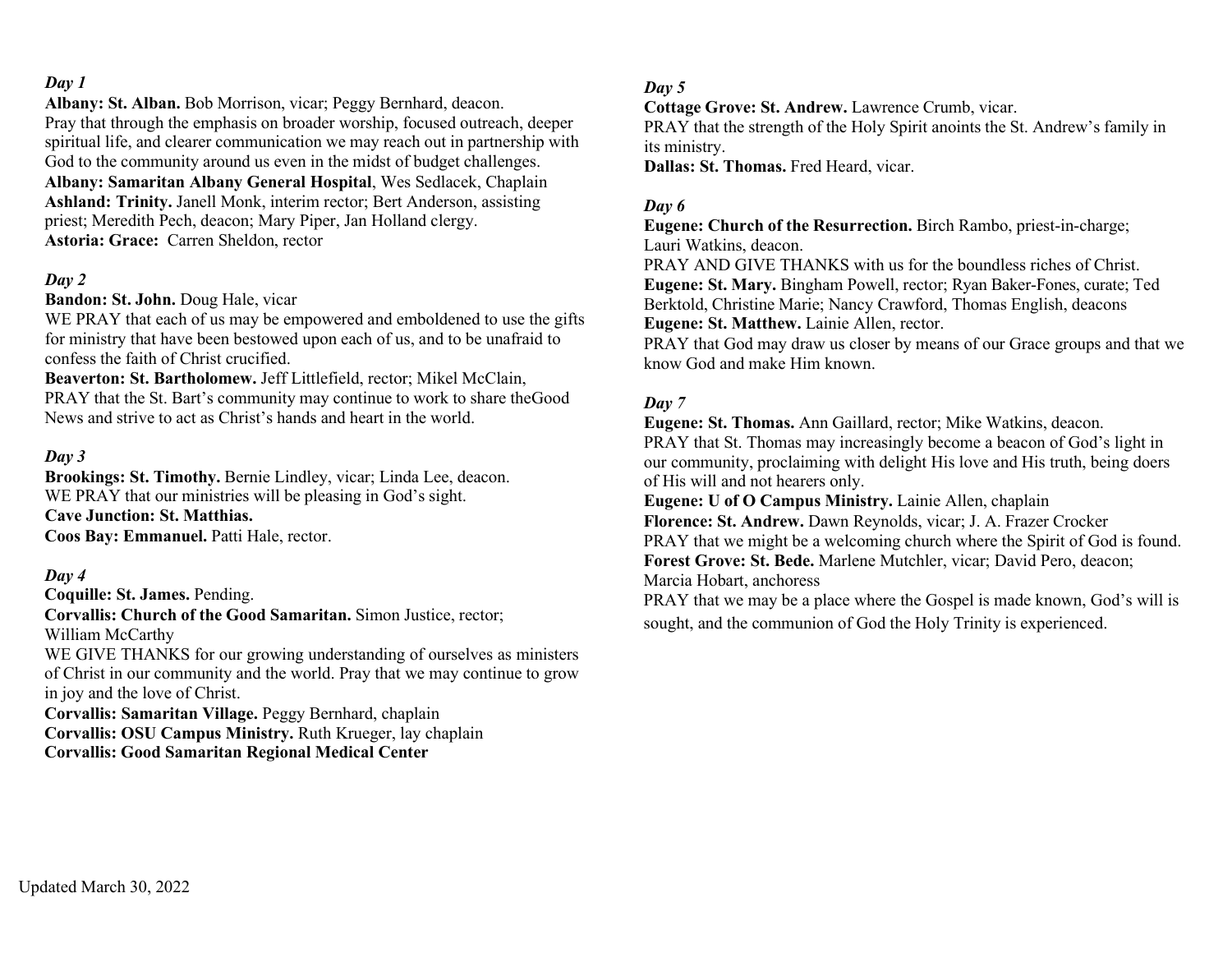### **Gardiner: St. Mary.**

PRAY for the communities of Gardiner and Reedsport and for us as we strive to be active witnesses of God's love. Pray that we can celebrate the Holy Eucharist together, live the covenant of baptism in our daily lives and inspirit one another in ministry.

**Gold Beach: St. Matthew.** Dan Heath, priest-in-charge.

PRAY for a vision of the Gospel that will empower our mission with strength of purpose and active outreach.

**Grants Pass: St. Luke.** Ernestein Flemister, rector.

## *Day 9*

**Gresham: St. Luke the Physician.** Sara Cosca-Warfield, rector; Laurel Hart, deacon.

PRAY for St. Luke's to serve and proclaim Christ to all in Gresham and beyond.

**Gresham: Holy Cross/Santa Cruz.** Roberto Maldonado, vicar

**Hillsboro: All Saints.** Bob Williams, interim rector.

PRAY that God will empower All Saints Parish to bring Jesus Christ's healing love to our community.

**Hillsboro: Misión Todos los Santos.** Wilson Ferreira, vicar

### *Day 10*

**Lake Oswego: Christ Church.** Brad Toebben, rector.

#### **Lebanon: St. Martin.** Pending

PRAY for God's blessing on our congregation as we grow in our stewardship of time, talents and treasure. We also pray for continued growth in faith and as a community. We give thanks for the variety of ministries at St. Martin's and for increasing outreach opportunities. We give thanks for the shared vision and cooperative ministries of the Mid-Willamette Valley Episcopal churches. **Lebanon: Samaritan Community Hospital:** Wes Sedlacek, chaplain

## *Day 11*

**Lincoln City: St. James.** Chris Hertlein, rector; Kristina Burbank, deacon. PRAY for spiritual renewal and parish growth; pray for our Community meal Program and for guidance in responding to the needs of the hungry and homeless.

**Manzanita/Nehalem: St. Catherine of Alexandria.** Ali & George Lufkin, vicars

PRAY for a clear vision of our mission and ministry.

**McMinnville: St. Barnabas.** Betty McWhorter, interim rector. PRAY we come to worship God, to be filled with His Spirit, living in community as a constant reflection of the Love and Presence of God in a hurting world.

## *Day 12*

**Medford: St. Mark.** rector pending.

PRAY for our Building For the Future (BFF) project, our Food Pantry, and our efforts to invite, welcome, and connect people to the life of our congregation.

**Milwaukie: St. John the Evangelist.** Jeanne Kaliszewski, rector; Greg Rainey, deacon.

PRAY for the growth of the Youth Ministry Program as it continues to develop.

**Monmouth: St. Hilda.** Jon Goman, vicar; Pauline Morrison,deacon PRAY for God's grace upon all the people of St. Hilda's, for energy and commitment as we invite, build, and serve through Christ.

## *Day 13*

**Newberg: St. Michael/San Miguel.** Wilson Ferreira, vicar; Cindra Gray, deacon

PRAY for God's guidance as we seek a closer examination of the relative roles of laity and clergy in undertaking the ministries of our church. **Newport: St. Stephen.** Judith Jones, vicar.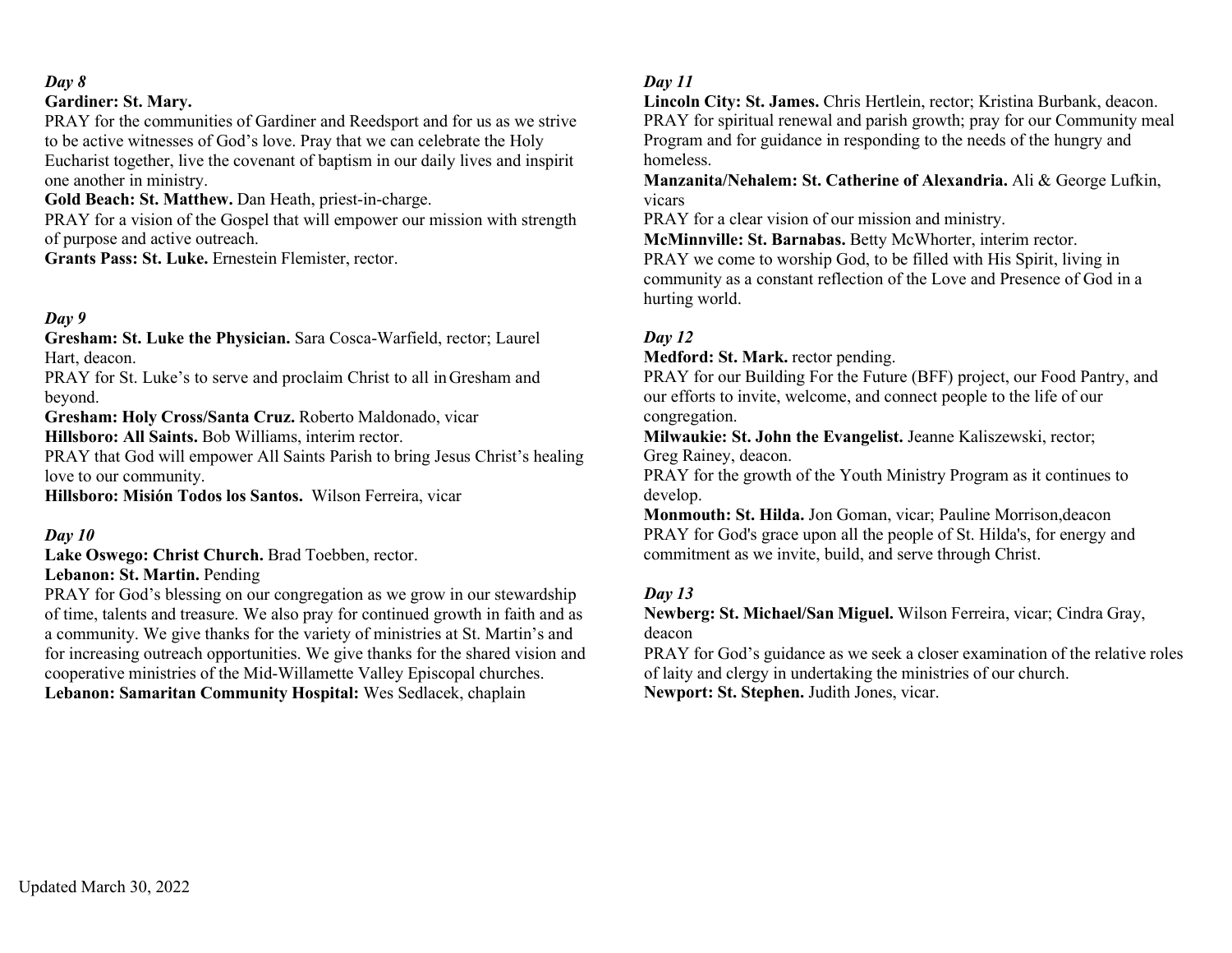**Oregon City: St. Paul.** Shawn Dickerson, rector; Laura Truby, assisting priest. PRAY for God's blessing upon us as we strive to reach out and become a more visible presence in our community, and that we may continue to deepen in our generosity in giving and serving Christ in this place.

**Portland: All Saints.** Andria Skornik, rector; Linda Goertz, deacon; Constance Hammond, Deborah Hughes-Habel.

**Portland: Ascension.** Jeremy Lucas, priest-in-charge.

#### *Day 15*

**Portland: Grace Memorial.** Martin Elfert, rector; Elizabeth Klein, deacon; Corbet Clark, Richard Toll.

PRAY for the continued honoring of a rich tradition while reaching out in new and risk-taking ways to the community: through ministries to young and old, through music and the arts, through service to the hungry and the homeless and through the companion parish tie to Trinity Cathedral in Monrovia, Liberia. **Portland: St. Aidan.** Esme Culver, rector

PRAY that we may be more diligent in our endeavor to spread the promise of Jesus Christ in and beyond our community through worship, education, fellowship, and outreach.

**Portland: St. Andrew.** Rector pending; Mimi Eick,deacon PRAY for the continued success of the food pantry. **Portland: St. Barnabas.**; Bonnie Stewart, interim rector; BJ Finch, deacon; Jeff Frost, assisting priest.

#### *Day 16*

**Portland: St. David of Wales.** Kerlin Richter, rector; AJ Buckley, Assoc. Rector; Tracy LeBlanc,deacon; Dennis j. Parker.

Portland: St. Gabriel the Archangel. Everett Charters, priest-in-charge. PRAY we may share the knowledge and love of Jesus Christ and help each other on our spiritual journey to God.

**Portland: Parish of St. John the Baptist.** Robert Bryant, rector; Marianne Allison, asst rector; Annette Rankin, deacon; Carol Hull, Stephen Norcross, David Olsen,Colin Williams, Jorn Müller.

PRAY that the Parish of St. John the Baptist may share the Good News of God, grow as Christian disciples, and respond to the needs of the world in the power of the Holy Spirit.

#### *Day 17*

**Portland: St. Michael & All Angels.** Sherman Hesselgrave, interim rector; Roberto Arciniega, associate rector; Julia Nielsen, interim deacon; Mark Allen, Sallie Bowman, Wendy Cliff, Caroline Litzenberger, Robert Macauley, Marla McGarry-Lawrence, David Pace, David Perry, Ed Rouffy, John Scannell.

PRAY for a spirit of thanksgiving for God's abundance as we seek to participate in the life and future of our neighborhood and as we build up parish life to equip the saints for ministry.

**Portland: PSU Becoming Beloved Community on Campus Ministry,** Chaplain pending.

#### *Day 18*

**Portland: SS. Peter & Paul/San Pedro y San Pablo.** Sara Fischer, rector.

**Portland: St. Philip the Deacon.** Maria McDowell, rector

**Portland: St. Stephen.** Kevin Thew Forrester, priest-in-charge; Dale Carr; Rïse Thew Forester; Maureen Hagen, deacon.

PRAY that we be an Episcopal Adventure of Embodied Love which affirms the divine beauty of each person and creature, and that we hold as sacred the questioning mind, the searching heart, and the thirsting soul.

#### *Day 19*

**Portland: Trinity Cathedral.** Nathan LeRud, dean; Shana McCauley, Matthew Lawrence, canons; Ken Powell, deacon; Phillip Ayers, John Bright, Roy Coulter, Joseph Dubay, Robert Ladehoff, Harriet Linville, William McKenzie,Raggs Ragan, John Scannell, Stephen Schneider, Bud Thurston, Patrick Tomter;

PRAY for the Cathedral as it moves forward with a renewed vision. **Portland: Legacy Good Samaritan Med Ctr.** Sallie Bowman, Director of Spiritual Care; Kurt Neilson, Rïse Thew Forrester, Scott Dolph, Clare Wykert, Chaplains.

**Good Samaritan Foundation**.

### *Day 20*

**Oregon Episcopal School.** Mo Copeland, Head of School; Jennifer Cleveland and Jennie Kiffmeyer, chaplains. **William Temple House.** Chaplain pending. **Port Orford: St. Christopher.**